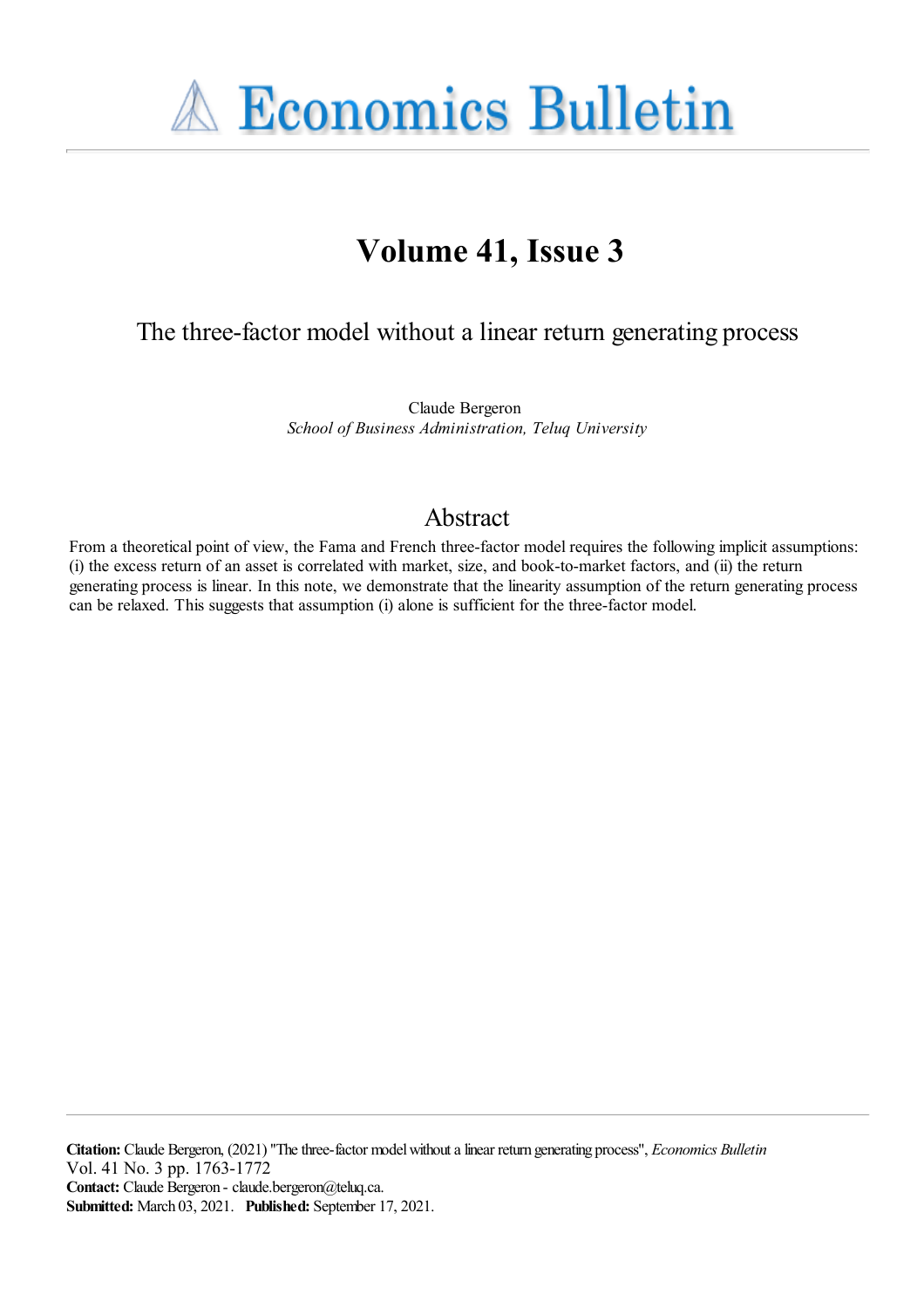#### **1. Introduction**

According to Cox and Britten (2019), the Fama and French three-factor model explains stock returns better than the classic capital asset pricing model (CAPM) of Sharpe (1964) and Lintner (1965). The three-factor model of Fama and French (1993) was motivated by previous observations that demonstrated an empirical correlation between stock returns, size, and book-to-market equity. More specifically, the model assumes that an asset's excess return can be explained by a time-series linear regression that integrates the following factors: (1) the excess return on a broad market portfolio, (2) the spread in returns between *small* and *big* firms, and (3) the spread in returns between *value* and *growth* stocks.

 Following Fama and French's (1993) initial observations, many other studies have been proposed. For example, Fama and French (1995) showed that there are *market*, *size*, and *book-to-market* factors in earnings like those in returns. Carhart (1997) proposed a four-factor model that introduced a momentum factor. Barry et al. (2002) tested for the size and value effects and found strong evidence of a value premium only. Basiewicz and Auret (2009) revisited the three-factor model, taking liquidity into account. Fama and French (2015 and 2017) added the factors of profitability and investment to their original threefactor model to create a five-factor version (see also Foye, 2018).

 However, all the aforementioned studies suppose that the return generating process is linear. In this note, we demonstrate that the main theoretical prediction of the three-factor model can be obtained without assuming the linearity of the return generating process.

 As noted by Kwon (1985), there have been several attempts to relax some restrictive assumptions that underlie the CAPM. For instance, Fama (1971) and Ross (1978) showed that the normality assumption is not necessary for the model. Kwon (1985) derived a model similar to the CAPM without normality or quadratic preference. Nielsen (1990) presented a general equilibrium version of the CAPM without riskless assets (see also Berk, 1997, or Shalit and Yitzhaki, 2009). In this vein, our goal is to relax a restrictive assumption that underlies the three-factor model. Our motivation comes from the following observations: (1) the importance of the three-factor model in the field of asset pricing, (2) the high level of influence the three-factor model has on investors and portfolio managers, and (3) the natural tendency in asset pricing theory to relax the number of restrictive assumptions.

 Following Connor and Linton (2007), Connor et al. (2012) also adopt a nonlinear version of the Fama-French three-factor model. Nevertheless, in their setup, they assume that: (1) assets returns are generated by a specific weighted additive nonparametric regression model (see equation 1, on page 716); (2) the semiparametric model use different *characteristic-beta functions* (*g*), where each function is time-invariant; (3) the security characteristic variables (*X*) are also time-invariant; and (4) the standard error term  $(\varepsilon)$  has a mean of zero. Our model makes none of these assumptions. In this regard, compared to these papers, our manuscript contributes to the asset pricing literature by initiating a general approach without any specific restrictive assumption related to the return generating process.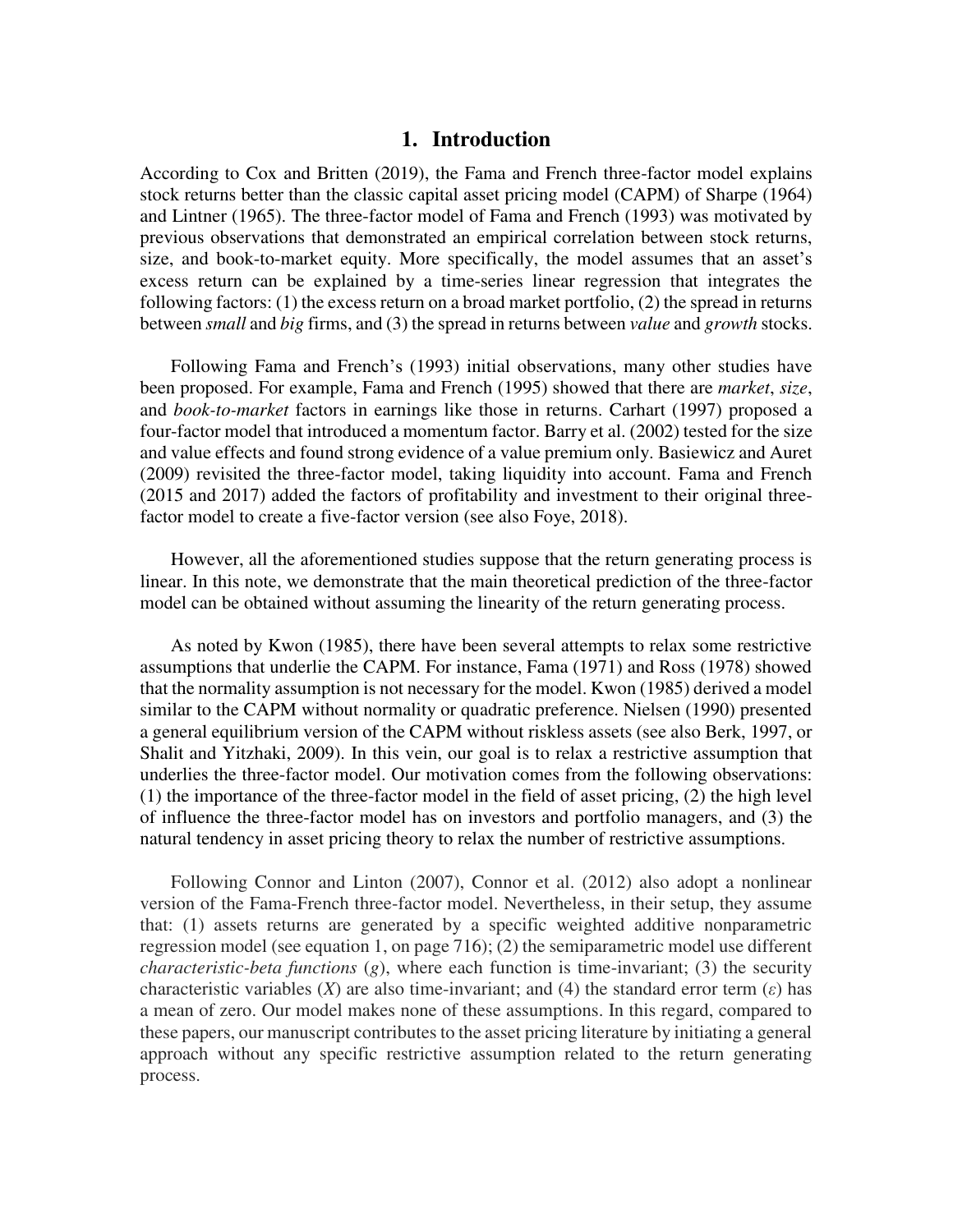The remainder of the paper will proceed as follows. Section 2 presents the three-factor model (in theory), Section 3 proposes an extension model without linearity, and Section 4 provides the paper's conclusion.

#### **2. The three-factor model (in theory)**

Let  $\overline{R}_{i,t+1}$  be the random return of asset *i*, at time  $t + 1$ ,  $R_{F,t+1}$  be the return of the riskless asset *F*, at time  $t + 1$ , and  $\tilde{r}_{i,t+1}$  be the excess return of asset i, at time  $t + 1$  ( $\tilde{r}_{i,t+1} \equiv$  $\tilde{R}_{i,t+1} - R_{F,t+1}$ .<sup>1</sup> In theory, given the available information at time t, the three-factor model supposes that the return generating process of an asset can be expressed in this manner (for  $i = 1, 2, ..., N$ ):

$$
\tilde{r}_{i,t+1} = \beta_{Mit}\tilde{r}_{M,t+1} + \beta_{Sit}\tilde{S}_{t+1} + \beta_{Hit}\tilde{H}_{t+1} + \tilde{e}_{i,t+1},\tag{1}
$$

with:

 $\overline{a}$ 

$$
0 = E_t\big[\tilde{e}_{i,t+1}\big] = Cov_t\big[\tilde{e}_{i,t+1}, \tilde{r}_{M,t+1}\big] = Cov_t\big[\tilde{e}_{i,t+1}, \tilde{S}_{t+1}\big] = Cov_t\big[\tilde{e}_{i,t+1}, \tilde{H}_{t+1}\big],
$$

where  $\tilde{r}_{M,t+1}$  is the excess return of the market portfolio M, at time  $t + 1$  ( $\tilde{r}_{M,t+1} \equiv$  $\overline{R}_{M,t+1} - R_{F,t+1}$ ,  $\overline{S}_{t+1}$  is the difference, at time  $t + 1$ , between the return on a portfolio of small stocks and the return on a portfolio of large stocks (*small* minus *big*), and  $\tilde{H}_{t+1}$  is the difference, at time  $t + 1$ , between the return on a portfolio of high book-to-market stocks and the return on a portfolio of low book-to-market stocks (*high* minus *low*). Considering the information at time t, parameters  $\beta_{Mit}$ ,  $\beta_{Sit}$ , and  $\beta_{Hit}$  represent, respectively, for the asset *i*, the return sensitivity to factors  $\tilde{r}_{M,t+1}$ ,  $\tilde{S}_{t+1}$ , and  $\tilde{H}_{t+1}$ , while  $\tilde{e}_{i,t+1}$  corresponds to the usual random term, for asset *i*, at time  $t + 1$ .

 The three-factor model's approach is in the spirit of Merton's (1973) intertemporal capital asset pricing model (ICAPM) and Ross's (1976) arbitrage pricing theory (APT).<sup>2</sup> In Eq. (1), the three factors  $\tilde{r}_{M,t+1}$ ,  $\tilde{S}_{t+1}$ , and  $\tilde{H}_{t+1}$ , affect the returns on more than one asset. The parameter  $\beta_{Mit}$ ,  $\beta_{Sit}$ , or  $\beta_{Hit}$ , is unique to each asset and represents an attribute of the asset that is considered a factor loading. Taking the expected value on both sides of Eq. (1) gives the main prediction of the three-factor model, that is:

$$
E_t\big[\tilde{r}_{i,t+1}\big] = \beta_{Mit} E_t\big[\tilde{r}_{M,t+1}\big] + \beta_{Sit} E_t\big[\tilde{S}_{t+1}\big] + \beta_{Hit} E_t\big[\tilde{H}_{t+1}\big],\tag{2a}
$$

$$
E_t[\tilde{r}_{i,t+1}] = \lambda_{Mt}\beta_{Mit} + \lambda_{St}\beta_{Sit} + \lambda_{Ht}\beta_{Hit},\tag{2b}
$$

<sup>&</sup>lt;sup>1</sup> In this manuscript, the tilde  $(\sim)$  indicates a random variable. Operators  $E_t$ ,  $V_t$ , and  $Cov_t$  refer respectively to mathematical expectations, variance and covariance, where index *t* implies that we consider the available information at time *t*.

<sup>&</sup>lt;sup>2</sup> See Fama and French (2004, page 38).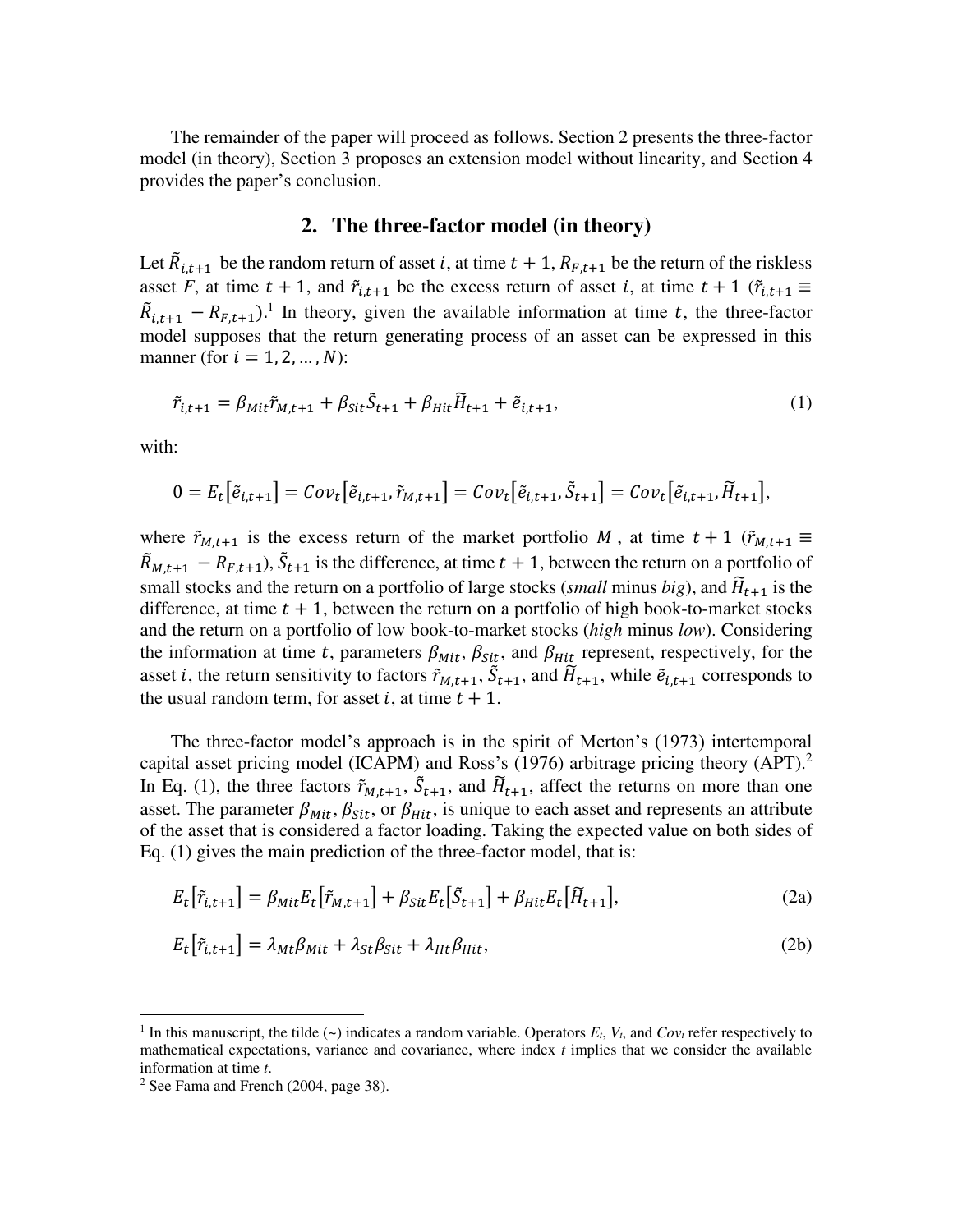where  $\lambda_{Mt} \equiv E_t[\tilde{r}_{M,t+1}], \lambda_{St} \equiv E_t[\tilde{S}_{t+1}],$  and  $\lambda_{Ht} \equiv E_t[\tilde{H}_{t+1}].$  Eq. (2a) gives the expected returns of an asset when returns are generated by a linear three-index model. In Eq. (2b), parameters  $\lambda_{Mt}$ ,  $\lambda_{St}$ , and  $\lambda_{Ht}$  indicate the price of risk for the corresponding factor sensitivities  $\beta_{Mit}$ ,  $\beta_{Sit}$ , and  $\beta_{Hit}$ . Therefore, in theory, the three-factor model requires the following implicit assumptions: (i) the excess return of an asset is correlated with *marketreturn, size,* and *book-to-market* factors, as expressed by variables  $\tilde{r}_{M,t+1}$ ,  $\tilde{S}_{t+1}$ , and  $\tilde{H}_{t+1}$ , and (ii) the return generating process defined by Eq. (1) is linear. In the next section, we will demonstrate that the linearity assumption of the return generating process can be relaxed. This suggests that assumption (i) alone is sufficient to obtain a risk-return relationship equivalent to Eq. (2a) or (2b).

#### **3. The extension model without linearity restriction**

In this section, we extended the three-factor model without assuming that the return generating process is linear. We first derived a direct relationship with one general risk measure, and then with three risk measures.

#### *3.1. One general risk measure*

Without any specific assumption related to linearity, arbitrage or equilibrium, mathematically, from the covariance definition, we can write:

$$
Cov_t[\tilde{Y}_{t+1}, \tilde{r}_{i,t+1}] = E_t[\tilde{Y}_{t+1}\tilde{r}_{i,t+1}] - E_t[\tilde{Y}_{t+1}]E_t[\tilde{r}_{i,t+1}],
$$
\n(3)

with  $\tilde{Y}_{t+1} \equiv (1 + \tilde{X}_{t+1})^{-1}$ , where  $\tilde{X}_{t+1}$  corresponds to a general random variable positively correlated with asset returns. Rearranging Eq. (3), we get:

$$
E_t[\tilde{Y}_{t+1}\tilde{r}_{i,t+1}] = Cov_t[\tilde{Y}_{t+1}, \tilde{r}_{i,t+1}] + E_t[\tilde{Y}_{t+1}]E_t[\tilde{r}_{i,t+1}],
$$
\n(4a)

or, to simplify the notation:

$$
E_t\big[\tilde{Y}_{t+1}\tilde{r}_{i,t+1}\big] = \emptyset_{it},\tag{4b}
$$

with  $\emptyset_{it} \equiv Cov_t[Y_{t+1}, \tilde{r}_{i,t+1}] + E_t[Y_{t+1}]E_t[\tilde{r}_{i,t+1}]$ , where  $\emptyset_{it}$  is not necessarily equal to zero. Dividing on each side by  $\varphi_{it}$  allows us to show a particular form of the familiar Euler equation in which central random variables are driven by the asset's return and a general variable, that is:

$$
E_t[\tilde{Y}_{t+1}\tilde{r}_{i,t+1}/\phi_{it},] = E_t[\tilde{Y}_{t+1}\tilde{Z}_{i,t+1}] = 1,
$$
\n(5)

where  $\tilde{Z}_{i,t+1} \equiv \frac{\tilde{r}_{i,t+1}}{Cov_{t}[\tilde{Y}_{t+1},\tilde{Y}_{i,t+1}]+E_{t}}$  $\frac{r_{i,t+1}}{Cov_{t}[\tilde{Y}_{t+1},\tilde{r}_{i,t+1}]+E_{t}[\tilde{Y}_{t+1}]E_{t}[\tilde{r}_{i,t+1}]}$ . In the same manner, for the portfolio p, whose returns are perfectly correlated with  $\ddot{X}_{t+1}$ , we have: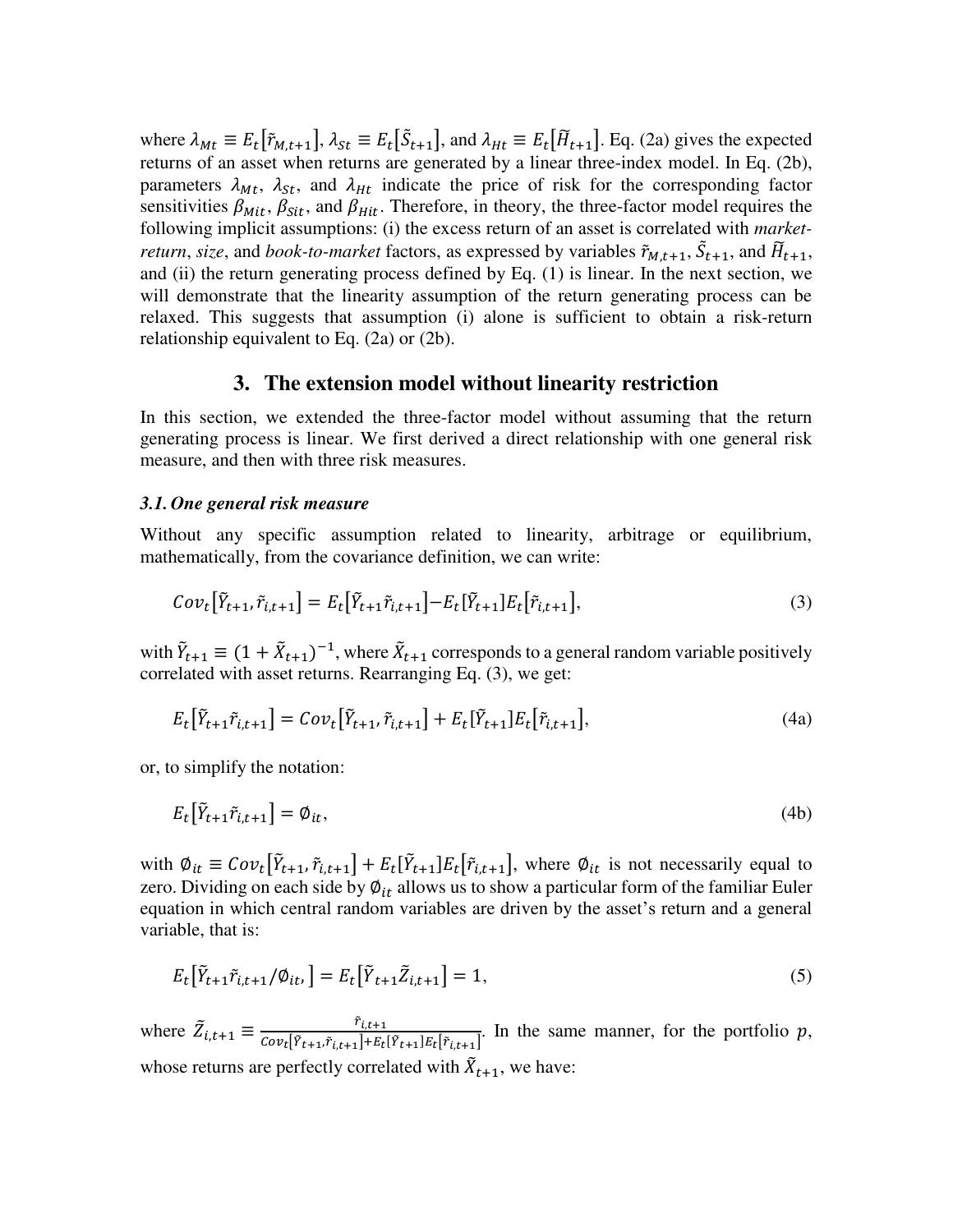$$
E_t\left[\tilde{Y}_{t+1}\tilde{Z}_{p,t+1}\right] = 1,\tag{6}
$$

where  $\tilde{Z}_{p,t+1} \equiv \frac{r_{p,t+1}}{Cov_{t}[\tilde{Y}_{t+1}, \tilde{Y}_{n,t+1}] + E_{t}}$  $\frac{p_{t+1}}{Cov_t[\tilde{Y}_{t+1}, \tilde{r}_{p,t+1}] + E_t[\tilde{Y}_{t+1}]E_t[\tilde{r}_{p,t+1}]}$ . Thus, Eq. (5) minus Eq. (6) gives:

$$
E_t[\tilde{Y}_{t+1}(\tilde{Z}_{i,t+1} - \tilde{Z}_{p,t+1})] = 0, \tag{7}
$$

and the mathematical definition of covariance implies that:

$$
Cov_t[\tilde{Y}_{t+1}, \tilde{Z}_{i,t+1} - \tilde{Z}_{p,t+1}] = -E_t[\tilde{Y}_{t+1}]E_t[\tilde{Z}_{i,t+1} - \tilde{Z}_{p,t+1}],
$$
\n(8)

or, after simple manipulations:

$$
Cov_t[\tilde{Y}_{t+1}, \tilde{Z}_{i,t+1} - \tilde{Z}_{p,t+1}] = E_t[\tilde{Y}_{t+1}]E_t[\tilde{Z}_{p,t+1}] - E_t[\tilde{Y}_{t+1}]E_t[\tilde{Z}_{i,t+1}].
$$
\n(9)

Isolating the expected value of variable  $\overline{Z}_{i,t+1}$  indicates that:

$$
E_t\big[\tilde{Z}_{i,t+1}\big] = E_t\big[\tilde{Z}_{p,t+1}\big] - Cov_t\big[\tilde{Y}_{t+1}, \tilde{Z}_{i,t+1} - \tilde{Z}_{p,t+1}\big]/E_t\big[\tilde{Y}_{t+1}\big],\tag{10}
$$

or, using the basic properties of mathematical covariance, that:

$$
E_t\left[\tilde{Z}_{i,t+1}\right] = E_t\left[\tilde{Z}_{p,t+1}\right] + E_t^{-1}\left[\tilde{Y}_{t+1}\right]Cov_t\left[\tilde{Y}_{t+1}, \tilde{Z}_{p,t+1}\right] - E_t^{-1}\left[\tilde{Y}_{t+1}\right]Cov_t\left[\tilde{Y}_{t+1}, \tilde{Z}_{i,t+1}\right],\tag{11}
$$

with  $E_t^{-1}[\tilde{Y}_{t+1}] \equiv 1/E_t[\tilde{Y}_{t+1}]$ . Multiplying on each side by the dominator of variable  $\bar{Z}_{i,t+1}$ , we can write:

$$
E_t[\tilde{r}_{i,t+1}] = E_t[\tilde{Z}_{p,t+1}](Cov_t[\tilde{Y}_{t+1}, \tilde{r}_{i,t+1}] + E_t[\tilde{Y}_{t+1}]E_t[\tilde{r}_{i,t+1}]) +E_t^{-1}[\tilde{Y}_{t+1}]Cov_t[\tilde{Y}_{t+1}, \tilde{Z}_{p,t+1}](Cov_t[\tilde{Y}_{t+1}, \tilde{r}_{i,t+1}] + E_t[\tilde{Y}_{t+1}]E_t[\tilde{r}_{i,t+1}]) -E_t^{-1}[\tilde{Y}_{t+1}]Cov_t[\tilde{Y}_{t+1}, \tilde{r}_{i,t+1}].
$$
\n(12)

Developing, we can also write:

$$
E_t[\tilde{r}_{i,t+1}] = E_t[\tilde{Z}_{p,t+1}]Cov_t[\tilde{Y}_{t+1}, \tilde{r}_{i,t+1}] + E_t[\tilde{Z}_{p,t+1}]E_t[\tilde{Y}_{t+1}]E_t[\tilde{r}_{i,t+1}] + E_t^{-1}[\tilde{Y}_{t+1}]Cov_t[\tilde{Y}_{t+1}, \tilde{Z}_{p,t+1}]Cov_t[\tilde{Y}_{t+1}, \tilde{r}_{i,t+1}] +
$$
  
\n
$$
Cov_t[\tilde{Y}_{t+1}, \tilde{Z}_{p,t+1}]E_t[\tilde{r}_{i,t+1}] - E_t^{-1}[\tilde{Y}_{t+1}]Cov_t[\tilde{Y}_{t+1}, \tilde{r}_{i,t+1}].
$$
\n(13)

Regrouping the elements, Eq. (13) becomes: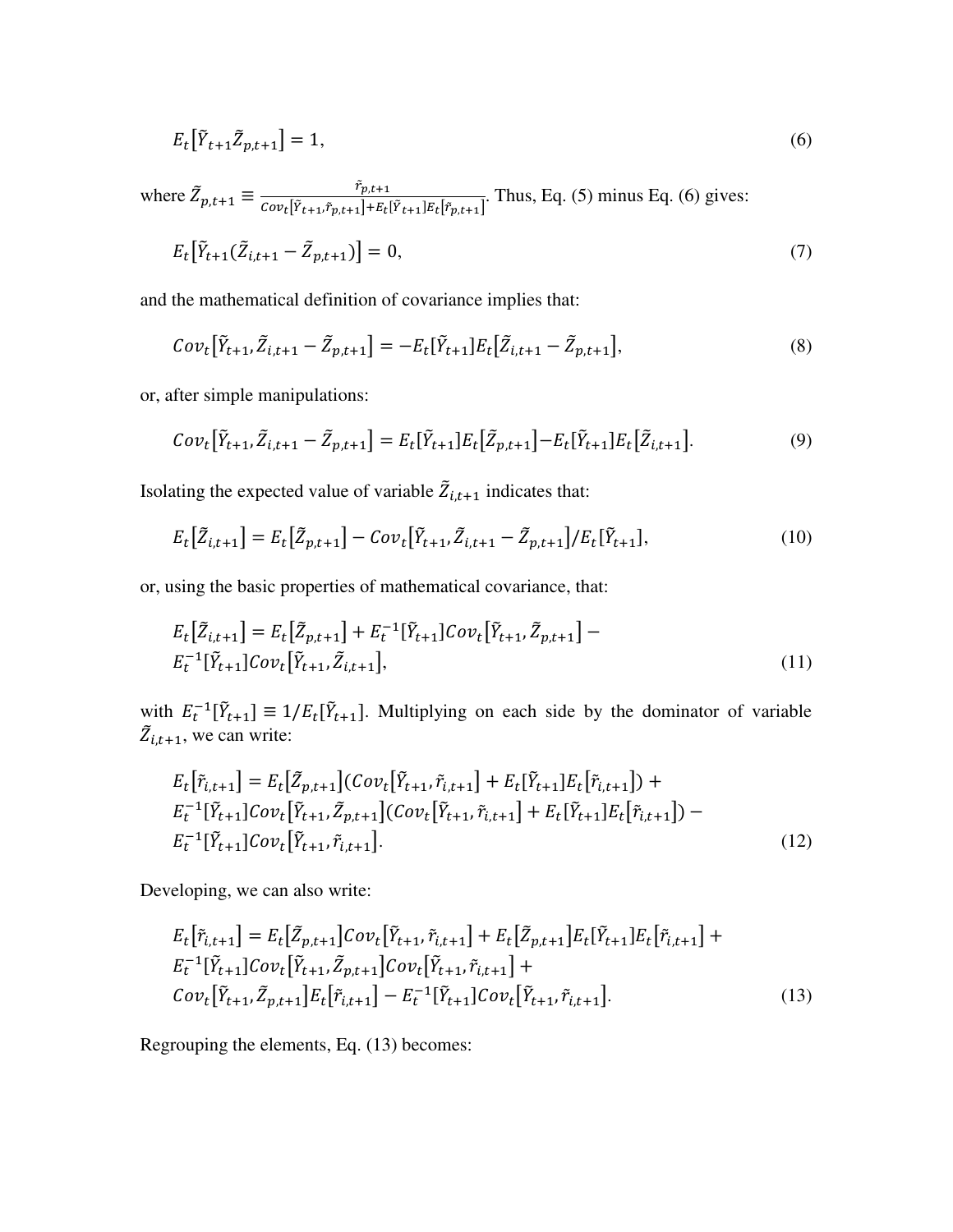$$
E_t[\tilde{r}_{i,t+1}] = E_t[\tilde{r}_{i,t+1}](E_t[\tilde{Z}_{p,t+1}]E_t[\tilde{Y}_{t+1}] + Cov_t[\tilde{Y}_{t+1}, \tilde{Z}_{p,t+1}]) +
$$
  
\n
$$
(E_t[\tilde{Z}_{p,t+1}] + E_t^{-1}[\tilde{Y}_{t+1}]Cov_t[\tilde{Y}_{t+1}, \tilde{Z}_{p,t+1}] - E_t^{-1}[\tilde{Y}_{t+1}])Cov_t[\tilde{Y}_{t+1}, \tilde{r}_{i,t+1}].
$$
\n(14)

Isolating the expected excess return of the asset, we have:

$$
E_t[\tilde{r}_{i,t+1}] =
$$
  
\n
$$
E_t^{-1}[\tilde{Y}_{t+1}](Cov_t[\tilde{Y}_{t+1}, \tilde{Z}_{p,t+1}] - 1) + E_t[\tilde{Z}_{p,t+1}] \nCov_t[\tilde{Y}_{t+1}, \tilde{r}_{i,t+1}].
$$
\n(15)

Multiplying by  $E_t[Y_{t+1}]$  on each side of Eq. (15) allows us to express:

$$
E_t[\tilde{r}_{i,t+1}] = Cov_t[\tilde{Y}_{t+1}, \tilde{r}_{i,t+1}]x
$$
  
\n
$$
\frac{E_t^{-1}[\tilde{Y}_{t+1}](Cov_t[\tilde{Y}_{t+1}, \tilde{Z}_{p,t+1}]-1) + E_t[\tilde{Z}_{p,t+1}]}{1 - E_t[\tilde{Z}_{p,t+1}]E_t[\tilde{Y}_{t+1}]-Cov_t[\tilde{Y}_{t+1}, \tilde{Z}_{p,t+1}]} \frac{E_t[\tilde{Y}_{t+1}]}{E_t[\tilde{Y}_{t+1}]}.
$$
\n(16)

Taking the product of the two numerators indicates that:

$$
E_t[\tilde{r}_{i,t+1}] = Cov_t[\tilde{Y}_{t+1}, \tilde{r}_{i,t+1}]x
$$
  
\n
$$
Cov_t[\tilde{Y}_{t+1}, \tilde{Z}_{p,t+1}] + E_t[\tilde{Z}_{p,t+1}]E_t[\tilde{Y}_{t+1}] - 1
$$
  
\n
$$
1 - E_t[\tilde{Z}_{p,t+1}]E_t[\tilde{Y}_{t+1}] - Cov_t[\tilde{Y}_{t+1}, \tilde{Z}_{p,t+1}] \overline{E_t[\tilde{Y}_{t+1}]}
$$
 (17)

Thereby, after simplification, we have:

$$
E_t[\tilde{r}_{i,t+1}] = -E_t^{-1}[\tilde{Y}_{t+1}]Cov_t[\tilde{Y}_{t+1}, \tilde{r}_{i,t+1}].
$$
\n(18)

Our Eq. (18) is analogous, in its form, to equation (4.39) in Campbell (2018, page 94) or equation (1.12) in Cochrane (2005, page 17). Multiplying by  $V_t[\tilde{Y}_{t+1}]$  on each side gives:

$$
E_t[\tilde{r}_{i,t+1}] = -\frac{V_t[\tilde{Y}_{t+1}]}{E_t[\tilde{Y}_{t+1}]} \frac{Cov_t[\tilde{Y}_{t+1}, \tilde{r}_{i,t+1}]}{V_t[\tilde{Y}_{t+1}]},
$$
\n(19a)

and we can rewrite this equation as:

$$
E_t[\tilde{r}_{i,t+1}] = \lambda_t \beta_{it},\tag{19b}
$$

or, alternatively, as:

$$
E_t\big[\tilde{R}_{i,t+1}\big] = R_{F,t+1} + \lambda_t \beta_{it},\tag{19c}
$$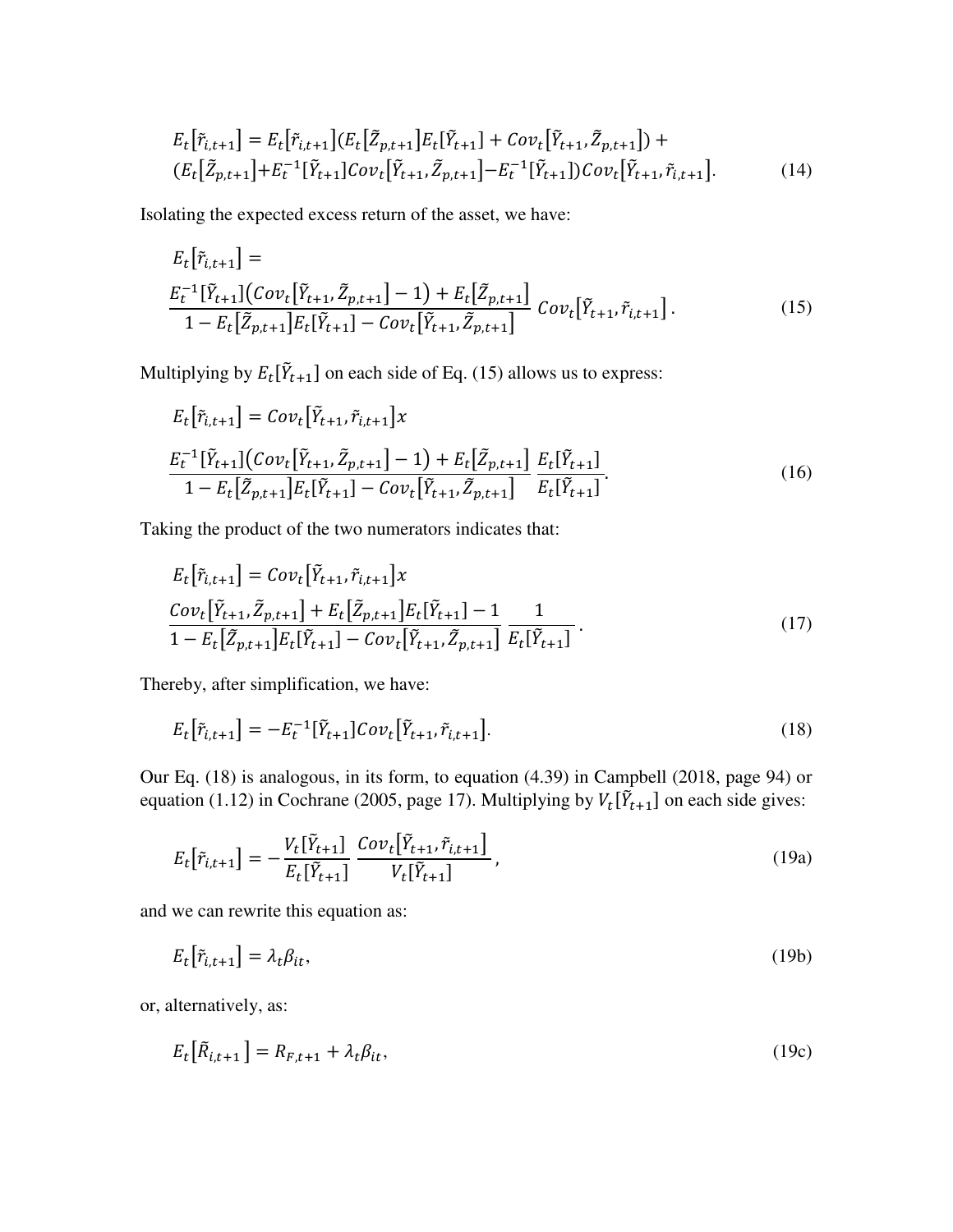where  $\lambda_t \equiv V_t[\tilde{Y}_{t+1}]/E_t[\tilde{Y}_{t+1}]$ , and  $\beta_{it} \equiv -Cov_t[\tilde{Y}_{t+1}, \tilde{r}_{i,t+1}]/V_t[\tilde{Y}_{t+1}]$ .

 Eq. (19) represents our first (theoretical) result. This equation reveals that the expected return of an asset is equal to the risk-free rate, plus a risk premium directly proportional to a general beta, obtained from the covariance between the excess return of the asset and a function of a general random variable  $(\ddot{X}_{t+1})$  positively correlated with asset returns.

 Here, Eq. (19) is similar to equation (1.15) in Cochrane (2005, page 19) and equation (4.40) in Campbell (2018, page 94). Like these two familiar equations, Eq. (19) suggests that all assets have an expected return equal to the return of the riskless asset, plus a risk premium. In Eq. (19), the risk premium is equivalent to  $\lambda_t \beta_{it}$ , and is defined by our variable  $\hat{Y}_{t+1}$ . The coefficient  $\lambda_t$  is the same for all assets, while the  $\beta_{it}$  varies from asset to asset, and we interpret  $\lambda_t$  as the *price of risk* and the *general beta* ( $\beta_{it}$ ) as the *quantity of risk*.

 Starting from the covariance definition, the linearity of the risk-return relationship predicted by Eq. (19) represents a mathematical result obtained from simple algebraic manipulations, only. Our Eq. (19) is not based on a pure *Arrow-Debreu security* and on the corresponding *stochastic discount factor*, as defined by Campbell (2018, Chapter 4). In this sense, our linearity prediction does not come from any equilibrium or arbitrage conditions, just as the three-factor model (recall that  $\varphi_{it}$ , in Eq. (4b), does not have to be equal to 0).

 Besides, in our theoretical framework, we implicitly assume that *investors prefer more to less, are risk averse, and demand a premium in the form of higher expected returns for the risks they assume*. Thus, in accordance with this fundamental postulate, our first result, expressed by Eq. (19), must imply that the *general beta* represents a rightful measure of risk (as we proposed above). This theoretical measure captures the sensitivity of the asset's returns to any general random variable or macroeconomic factor that influences the variability of the asset's returns. In that respect, it captures the instability of the asset that comes from the covariance between its returns and any general random variable (as initially proposed in our Eq. 3). Moreover, this *general beta* is similar to the risk measure predicted by the APT of Ross (1976) in its single-factor formulation, where the only factor is (a priori) unknown. Recall that in the APT, the factors that influence returns are not determined by a specific economic model. The potential random variable defining the general beta could be any factor typically used in a standard multifactor model. For example, we could define the general beta using the market portfolio return, aggregate consumption growth, inflation rate, industrial production growth, or other analogous variables. In the next subsection, we simply assume that the general beta can be obtained using a market factor  $(F_M)$ , size factor  $(F_S)$ , or book-to-market factor  $(F_H)$ .

 To compute this general beta, we can adopt the following procedure: (1) choose the general variable  $(X)$ ; (2) transform the variable in this manner:  $Y = 1/(1+X)$ ; and (3) regress the asset's return on the variable *Y*, with a simple linear regression approach. If, for example, we establish that the transformed variable *Y* corresponds to a market factor  $(F_M)$ ,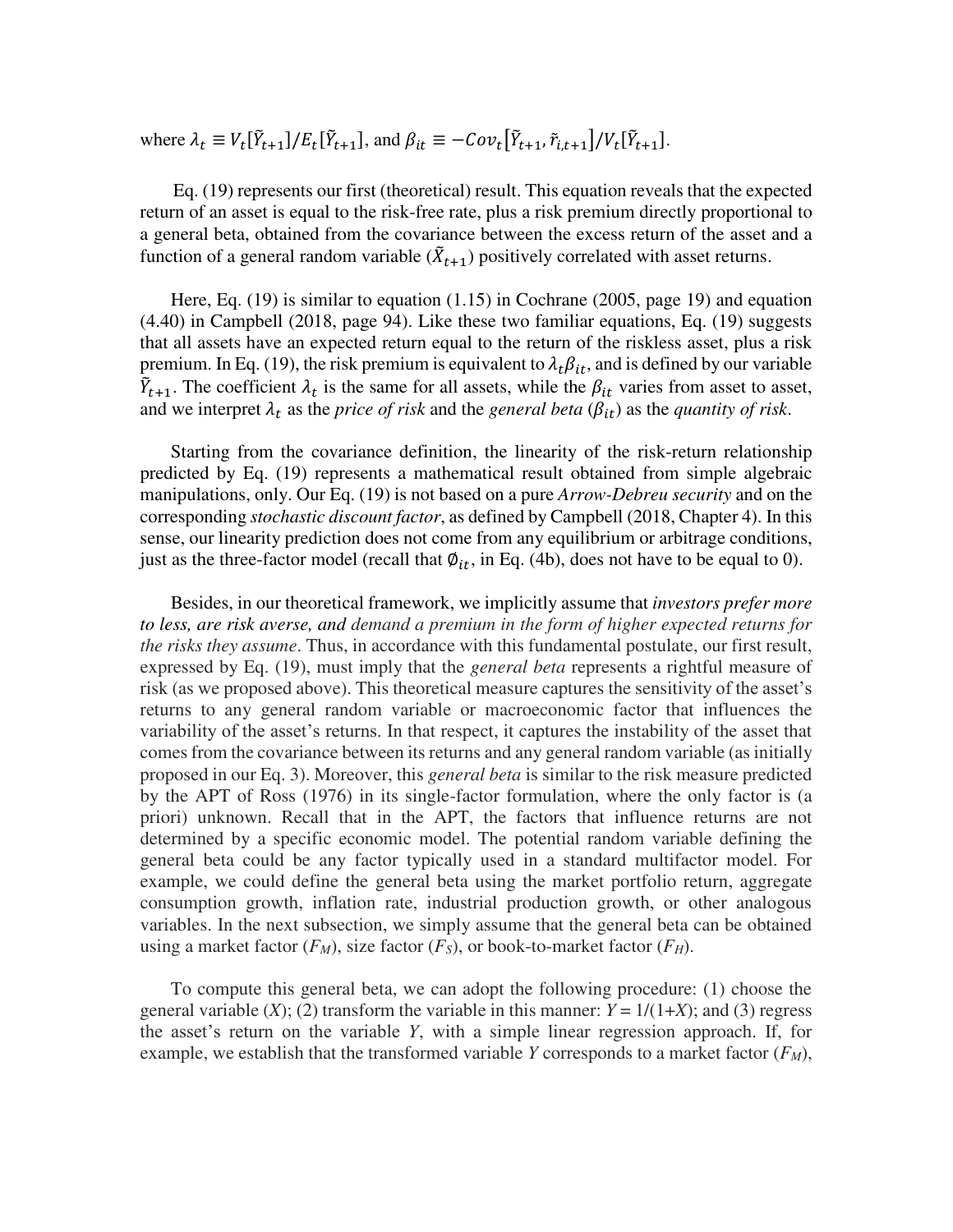size factor  $(F<sub>S</sub>)$ , or book-to-market factor  $(F<sub>H</sub>)$ , then any market data employed in standard empirical studies related to the Fama-French three-factor model could be used.

#### *3.2. Three risk measures*

From a general point of view, if we assume that  $y$  is correlated with  $x$ ,  $z$ , and  $w$ , then, from the covariance definition, we can see that the expected value of  $y$  can be obtained (or calculated) in three different ways, using three different covariance values. In the same manner, if we assume that asset returns are correlated with *market*, *size*, and *book-tomarket* variables (or factors), then, from Eq. (18), we can write:

$$
E_t[\tilde{r}_{i,t+1}] = -E_t^{-1}[\tilde{F}_{M,t+1}]Cov_t[\tilde{F}_{M,t+1}, \tilde{r}_{i,t+1}],
$$
\n(20a)

$$
E_t[\tilde{r}_{i,t+1}] = -E_t^{-1}[\tilde{F}_{S,t+1}]Cov_t[\tilde{F}_{S,t+1}, \tilde{r}_{i,t+1}],
$$
\n(20b)

$$
E_t[\tilde{r}_{i,t+1}] = -E_t^{-1}[\tilde{F}_{H,t+1}]Cov_t[\tilde{F}_{H,t+1}, \tilde{r}_{i,t+1}],
$$
\n(20c)

where  $\vec{F}_{M,t+1} \equiv 1/(1 + \tilde{r}_{M,t+1})$  represents the *market* factor at time  $t + 1$ ,  $\vec{F}_{S,t+1} \equiv$  $1/(1 + \tilde{S}_{t+1})$  represents the *size* factor at time  $t + 1$ , and  $\tilde{F}_{H,t+1} \equiv 1/(1 + \tilde{H}_{t+1})$ represents the *book-to-market* factor (*high* minus *low*) at time  $t + 1$ .

Multiplying by  $V_t[\tilde{F}_{M,t+1}], V_t[\tilde{F}_{S,t+1}],$  and  $V_t[\tilde{F}_{H,t+1}]$  on each side of Eq. (20a), (20b), and (20c), respectively, gives:

$$
E_t[\tilde{r}_{i,t+1}] = -\frac{V_t[\tilde{F}_{M,t+1}]}{E_t[\tilde{F}_{M,t+1}]} \frac{Cov_t[\tilde{F}_{M,t+1}, \tilde{r}_{i,t+1}]}{V_t[\tilde{F}_{M,t+1}]},
$$
(21a)

with:

$$
E_t[\tilde{r}_{i,t+1}] = -\frac{V_t[\tilde{F}_{S,t+1}]}{E_t[\tilde{F}_{S,t+1}]} \frac{Cov_t[\tilde{F}_{S,t+1}, \tilde{r}_{i,t+1}]}{V_t[\tilde{F}_{S,t+1}]},
$$
\n(21b)

and:

$$
E_t[\tilde{r}_{i,t+1}] = -\frac{V_t[\tilde{F}_{H,t+1}]}{E_t[\tilde{F}_{H,t+1}]} \frac{Cov_t[\tilde{F}_{H,t+1}, \tilde{r}_{i,t+1}]}{V_t[\tilde{F}_{H,t+1}]}.
$$
(21c)

Using a compact notation, we can write:

 $E_t\big[\tilde{r}_{i,t+1}\big] = \Lambda_{Mt} B_{Mit},$  (22a)

$$
E_t[\tilde{r}_{i,t+1}] = \Lambda_{St} B_{Sit},\tag{22b}
$$

$$
E_t[\tilde{r}_{i,t+1}] = \Lambda_{Ht} B_{Hit},\tag{22c}
$$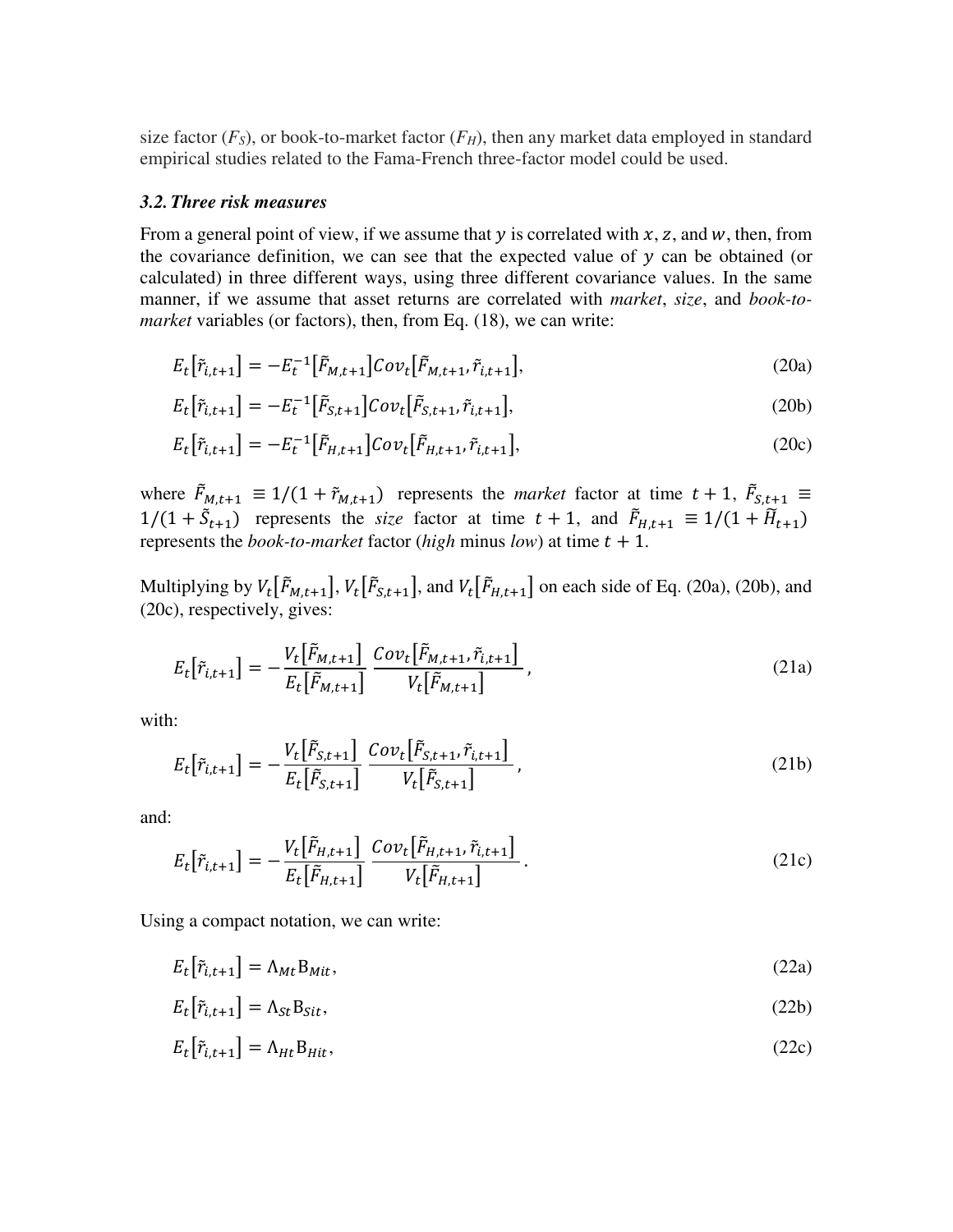$$
\Lambda_{Mt} \equiv V_t[\tilde{F}_{M,t+1}]/E_t[\tilde{F}_{M,t+1}], \text{ and } B_{Mit} \equiv -Cov_t[\tilde{F}_{M,t+1}, \tilde{r}_{i,t+1}]/V_t[\tilde{F}_{M,t+1}];
$$
  
\n
$$
\Lambda_{st} \equiv V_t[\tilde{F}_{S,t+1}]/E_t[\tilde{F}_{S,t+1}], \text{ and } B_{Sit} \equiv -Cov_t[\tilde{F}_{S,t+1}, \tilde{r}_{i,t+1}]/V_t[\tilde{F}_{S,t+1}];
$$
  
\n
$$
\Lambda_{Ht} \equiv V_t[\tilde{F}_{H,t+1}]/E_t[\tilde{F}_{H,t+1}], \text{ and } B_{Hit} \equiv -Cov_t[\tilde{F}_{H,t+1}, \tilde{r}_{i,t+1}]/V_t[\tilde{F}_{H,t+1}].
$$

Eq. (22a) plus Eq. (22b) and Eq. (22c) shows:

$$
3E_t[\tilde{r}_{i,t+1}] = \Lambda_{Mt}B_{Mit} + \Lambda_{St}B_{Sit} + \Lambda_{Ht}B_{Hit}.
$$
\n(23)

Dividing by 3 on each side of Eq. (23) gives:

$$
E_t[\tilde{r}_{i,t+1}] = \lambda_{Mt}^* B_{Mit} + \lambda_{St}^* B_{Sit} + \lambda_{Ht}^* B_{Hit}.
$$
\n(24)

where  $\lambda_{Mt}^* \equiv \Lambda_{Mt}/3$ ,  $\lambda_{St}^* \equiv \Lambda_{St}/3$ , and  $\lambda_{Ht}^* \equiv \Lambda_{Ht}/3$ .

 Eq. (24) indicates that the expected returns of an asset can be described by an *N*dimensional hyper plane (with  $N = 3$ ). This equation is very close to the main prediction of the standard three-factor model as expressed by Eq. (2b).

Examining the portfolio m, that has a  $B_{Mmt}$  of *one*, with  $B_{Smt}$  and  $\beta_{Hmt}$  equal to *zero*, implies that  $E_t[\tilde{r}_{m,t+1}] = \lambda_{Mt}^*$ , while the portfolio *s*, that has a B<sub>*sst*</sub> of *one*, with B<sub>*Mst*</sub> and  $\beta_{Hst}$  equal to *zero*, implies that  $E_t[\tilde{r}_{s,t+1}] = \lambda_{st}^*$ , and the portfolio, h that has a  $B_{Hht}$  of *one*, with  $B_{Mht}$  and  $\beta_{Sht}$  equal to *zero*, implies that  $E_t\left[\tilde{r}_{h,t+1}\right] = \lambda_{Ht}^*$ . Thus, we get:

$$
E_t[\tilde{r}_{i,t+1}] = B_{Mit} E_t[\tilde{r}_{m,t+1}] + B_{Sit} E_t[\tilde{r}_{s,t+1}] + B_{Hit} E_t[\tilde{r}_{h,t+1}].
$$
\n(25)

Eq. (25) is now quite similar to the main prediction of the standard three-factor model as expressed by Eq. (2a).

 Eq. (24) or (25) represents our second result. It says that the expected excess return of an asset is linearly related to three factor sensitivities (*betas*) associated with *marketreturns*, *size*, and *book-to-market*. Here, the linearity of the risk-return relation predicted by Eq. (24) or (25) is not merely a direct implication of a (predetermined) assumption that supposes a linear return generating process. It is a mathematical result obtained from the covariance definition, using basic algebraic manipulations. In other words, the linearity of our risk-return prediction is not predetermined, or imposed, by a subjective restrictive assumption.

 In relaxing the linearity assumption, the extension model improves the robustness of the initial model from a theoretical point of view. It reveals that the main prediction of the Fama-French three factor model (as expressed by Eq. 2) cannot be attacked based on a restrictive assumption that arbitrarily supposes (a priori) that the return generating process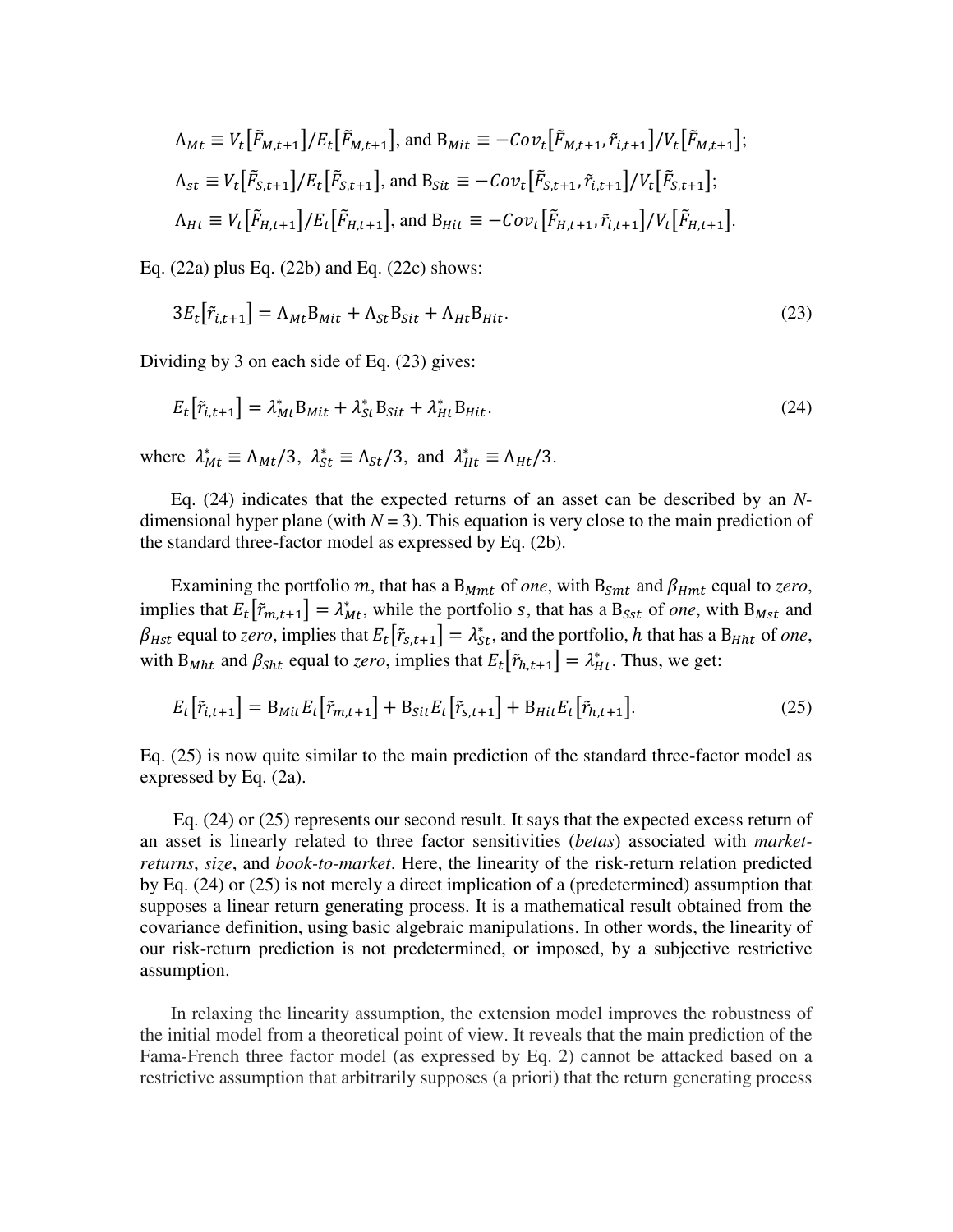(as expressed by Eq. 1) is necessarily linear. In our understanding, in science or economics, if we can relax a model's restrictive assumption, without adding a new assumption, and without modifying the main results, then we improve its theoretical solidity.

#### **4. Conclusion**

In this note, we showed that the linearity assumption of the return generating process can be relaxed in the three-factor model.

 The main contributions of this paper can be summarized as follows. First, this paper indicates that a risk-return relationship can be expressed with a *general beta* obtained from a general variable positively correlated with returns (see Eq. (19)). Second, it demonstrates that this prediction can be obtained without assuming the existence of an unrealistic security, such as the *Arrow-Debreu security*, and without specific equilibrium or arbitrage restrictions. Third, it reveals that the restrictive linearity assumption of the return generating process is not necessary to express a risk-return relationship with three risk measures, associated to *market*, *size* and *book-to-market* factors (see Eq. (24) or Eq. (25)).

 Overall, this paper contributes to improve the robustness of the Fama-French model, from a theoretical point of view.

#### **References**

- Barry, C.B., Goldreyer, E., Lockwood, L. and M. Rodriguez (2002) "Robustness of size and value effects in emerging equity markets, 1895-2000" *Emerging Markets Review* **3**, 1-30.
- Basiewicz, P.G. and C.J. Auret (2009) "Another look at the cross-section of average returns on the JSEˮ *Financial Analysts Journal* **38**, 23-38.
- Berk, J.B. (1997) "Necessary conditions for the CAPM ˮ *Journal of Economic Theory* **73**, 245-257.
- Campbell, J.Y. (2018) *Financial decisions and markets: A course in asset pricing*, Princeton University Press, Princeton.
- Carhart, M. (1997) "On persistence in mutual fund performance" *The Journal of Finance* **52**, 57-82.
- Cochrane, J.H (2005) *Asset pricing*, Princeton University Press, Princeton.
- Connor, G., Hagmann, M., Lockwood, L. and O. Linton (2012) "Efficient semiparametric estimation of the Fama-French model and extensions" *Econometrica* 80, 713-754.
- Connor, G. and O. Linton (2007) "Semiparametric estimation of a characteristic-based factor model of common stock returns" Journal of Empirical Finance 14, 694-717.
- Cox, S. and J. Britten (2019) "The Fama-French five-factor model: Evidence from the Johannesburg Stock Exchangeˮ *Investment Analysts Journal* **48**, 240-261.
- Fama, E.F. (1971) "Risk, return, and equilibriumˮ *Journal of Political Economy* **379**, 30- 55.